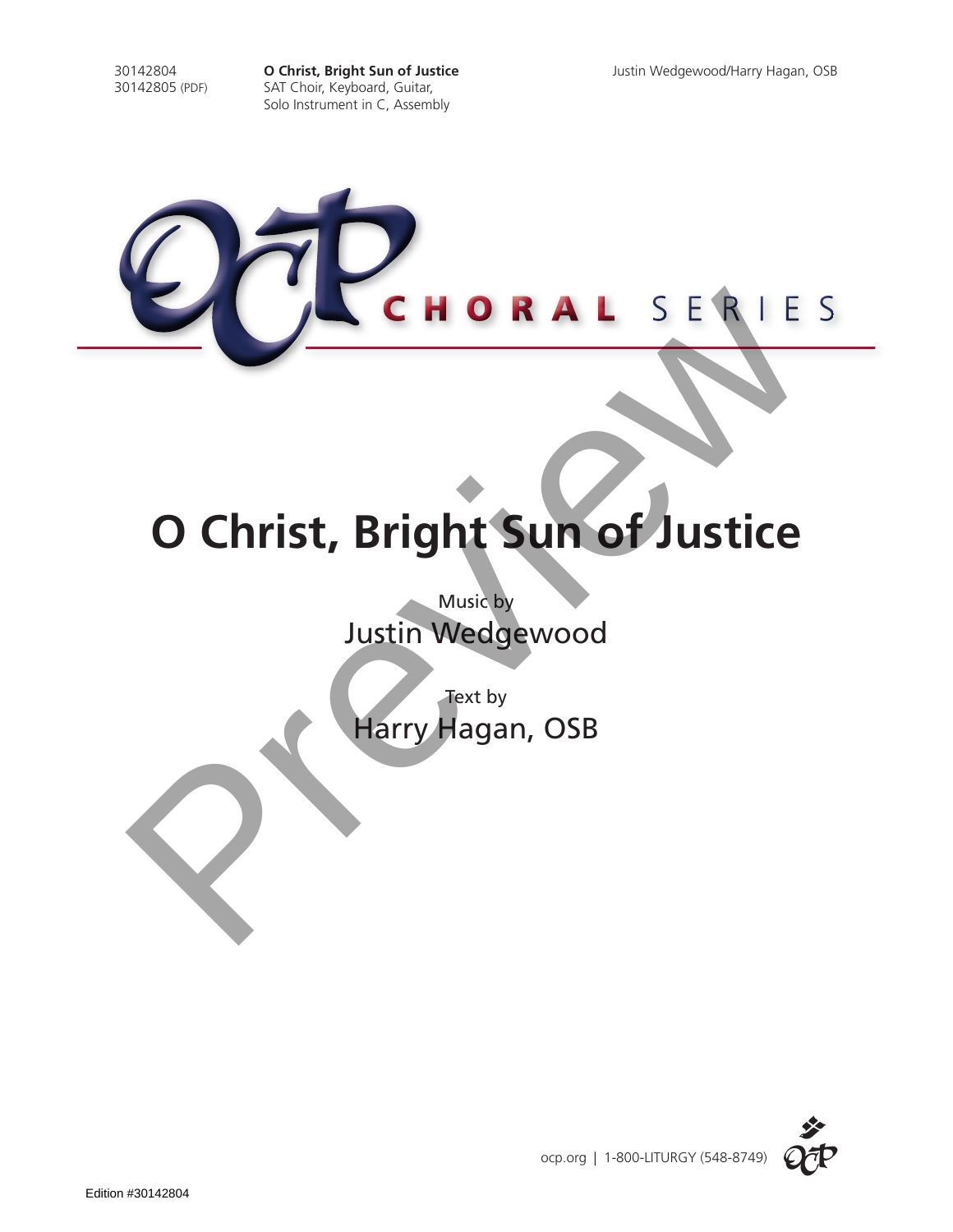

Text © 1998, St. Meinrad Archabbey. Music © 2018, Justin Wedgewood. Text and music published by OCP, 5536 NE Hassalo, Portland, OR 97213. All rights reserved.

**\*An alternate SAT setting of Verse 4 is found on page 3.**

Edition 30142804 Printed in USA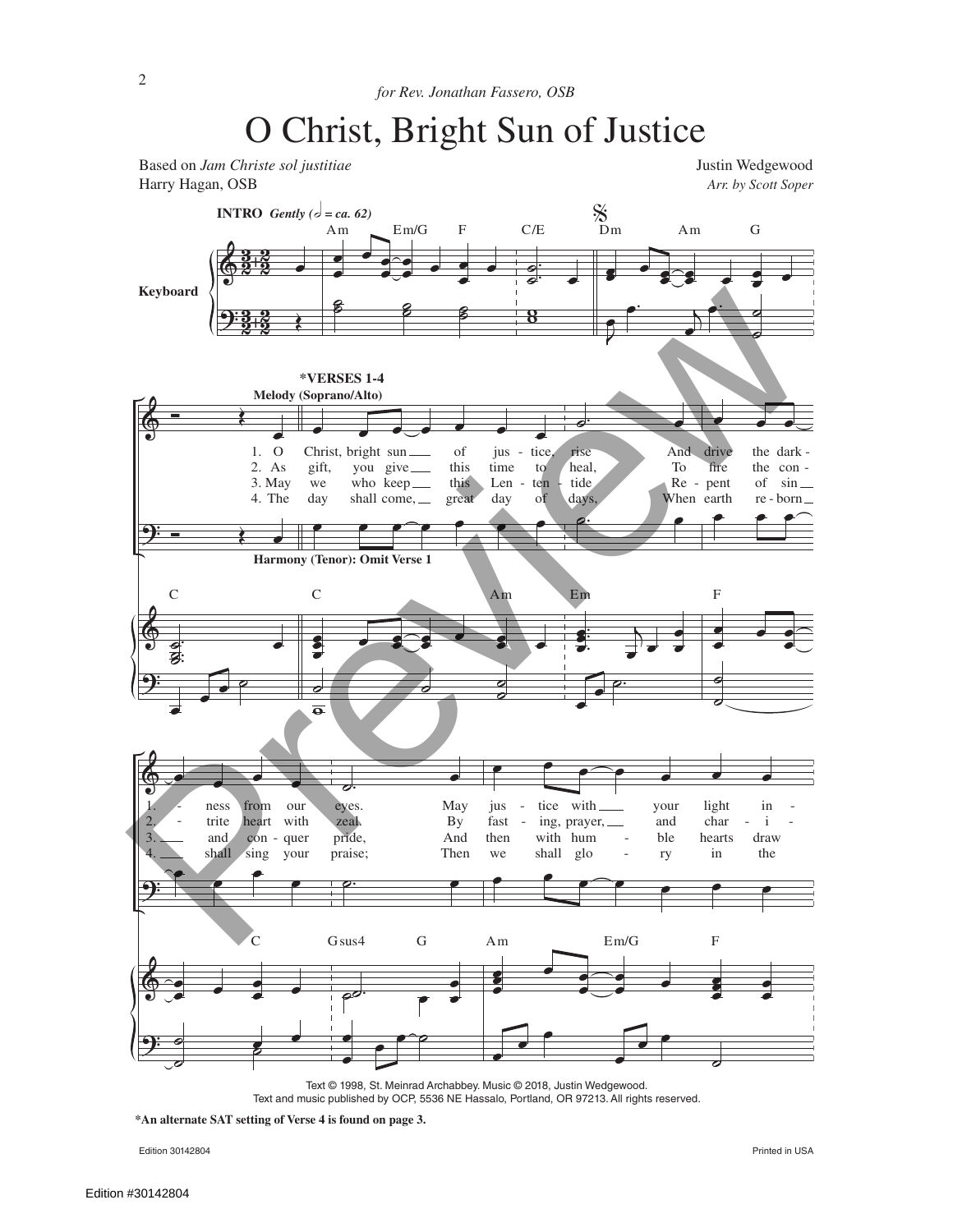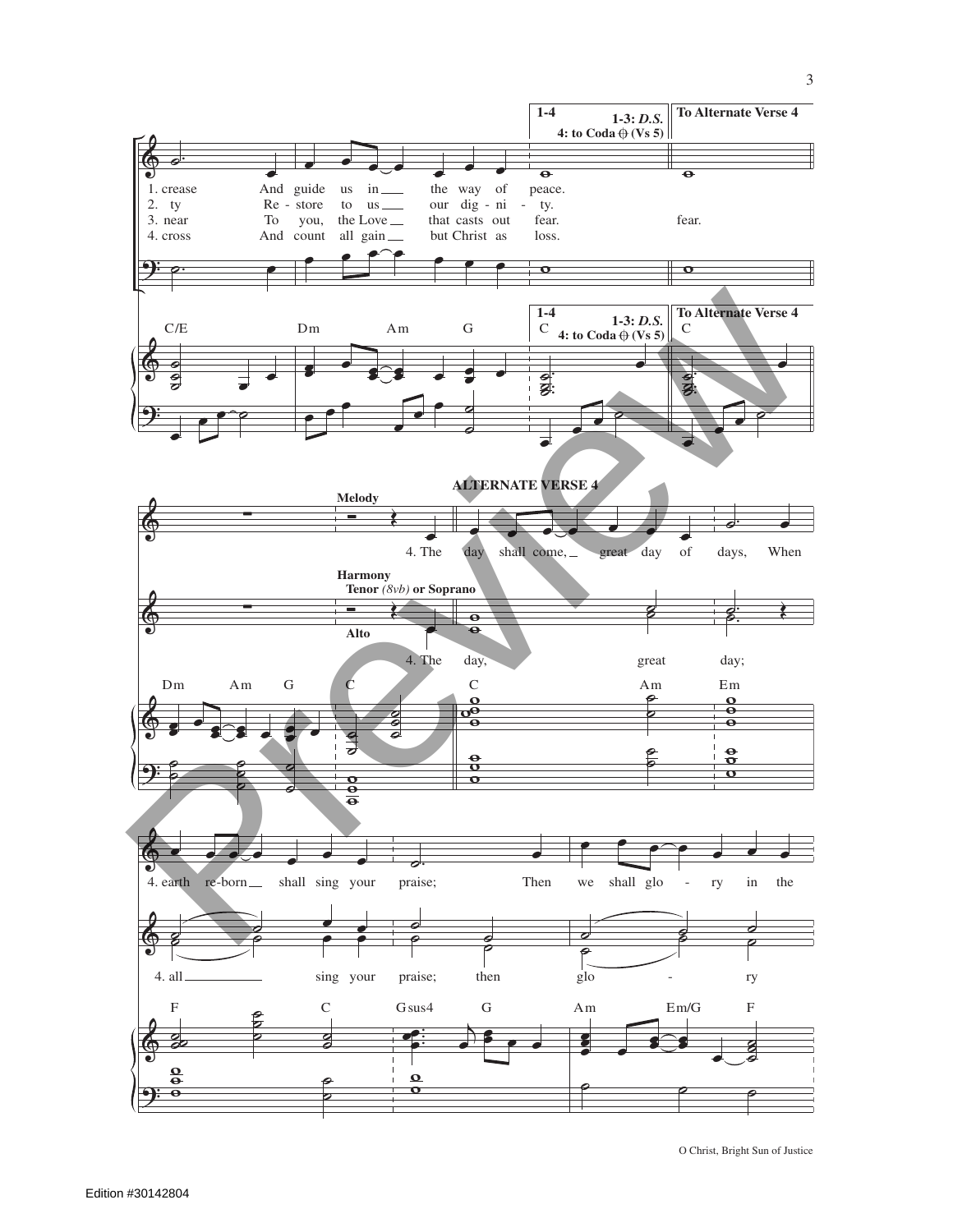

O Christ, Bright Sun of Justice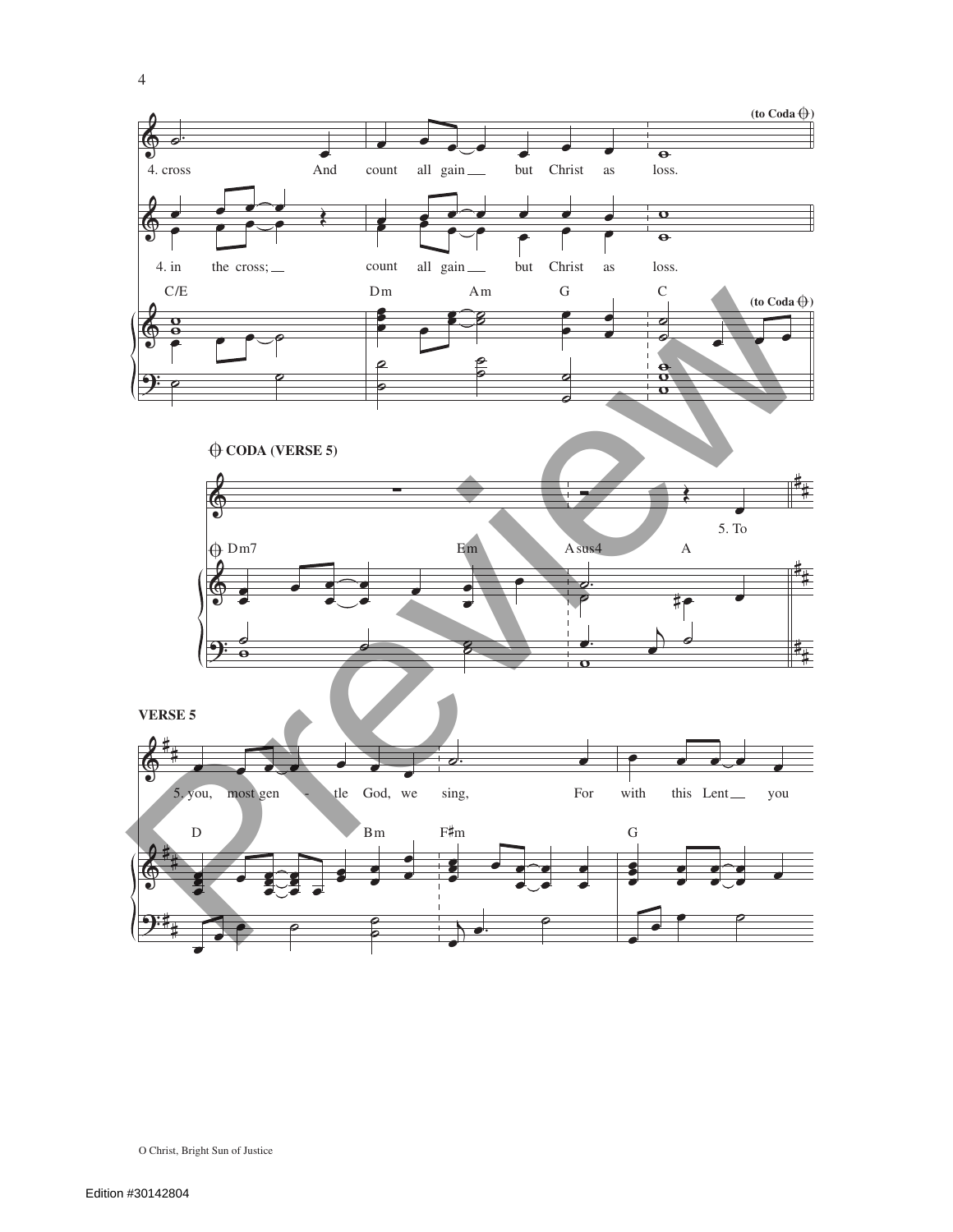

5

O Christ, Bright Sun of Justice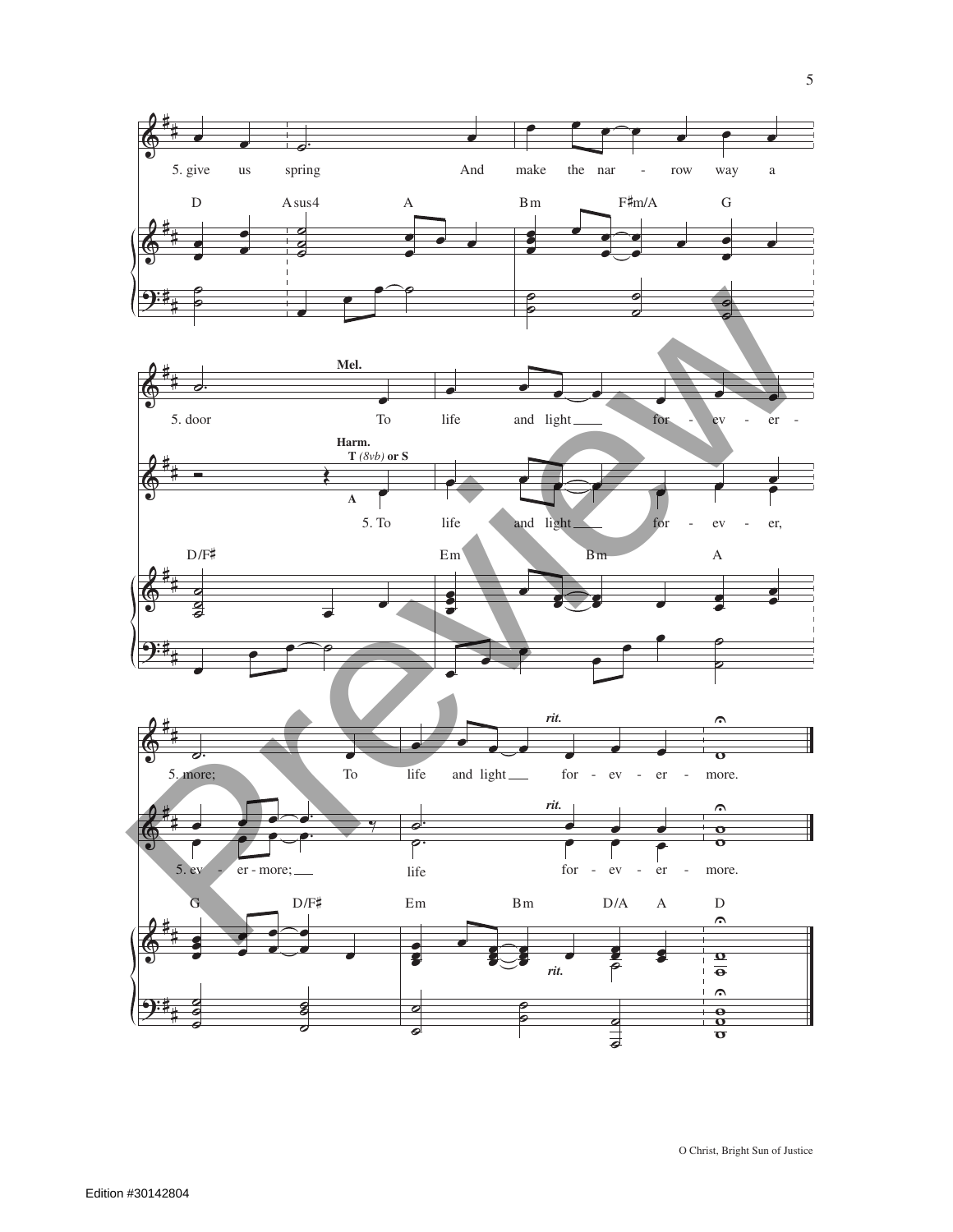*(Guitar/Vocal)*

Based on *Jam Christe sol justitiae* and *Justin Wedgewood* Justin Wedgewood Harry Hagan, OSB

 $\breve \Phi$  $\frac{3}{2}$   $\frac{2}{2}$  $\frac{2}{2}$  . **INTRO** *Gently*  $(d = ca, 62)$ **(Kbd)**  $\cdot$   $\circ$   $\cdot$   $\cdot$   $\cdot$ Am Em/G F  $C^*$ (let ring)  $Am(1.r.)$  $\overline{\phantom{a}}$ C/E  $\frac{1}{2}$  $\sum_{m=-\infty}^{\infty}$  Am G  $\& \&$ œ O As 3. May 4. The 2. 1.  $\overline{\epsilon}$  .  $\mathsf{C}$ œ œ œ œ œ œ œ gift, we Christ, day you who keep bright sun shall come, give this this of great time Len jus day to ten tice of **VERSES 1-4 。** heal, tide rise days To  $Re$ And When  $Em(1.r.)$  $\circ$   $\bullet$   $\bullet$   $\bullet$   $\bullet$   $\bullet$   $\bullet$   $\bullet$ 2. fire 3. pent 1. drive 4. earth the con of the dark re - born sin trite and ness shall heart con from sing with quer our your  $F(1.r.)$  C (1.r.) **<u></u>** zeal. pride, eyes. praise; **By** And May Then Gsus $4(l_1)$  G $(l_2)$  $\epsilon$ ius fast then we ing, with tice shall prayer, hum with glo and ble your ry Am Em/G  $\phi$   $\bullet$ 2.  $char -$ 3. hearts 1. light in 4.  $\mathbf{i}$ draw  $in$ the F  $\begin{array}{c|c}\n\hline\n\text{...} & \text{...} \\
\text{.} & \text{...} \\
\hline\n\text{...} & \text{...} \\
\hline\n\text{...} & \text{...} \\
\hline\n\text{...} & \text{...} \\
\hline\n\text{...} & \text{...} \\
\hline\n\text{...} & \text{...} \\
\hline\n\text{...} & \text{...} \\
\hline\n\text{...} & \text{...} \\
\hline\n\text{...} & \text{...} \\
\hline\n\text{...} & \text{...} \\
\hline\n\text{...} & \text{...} \\
\hline\n\text{...} & \text{...} \\
\hline\n\text$ ty near cross  $Re$ To And And C/E example a contract the way of store you, count to the us all us Love in gain our that the but dig casts way Christ ni out of as Dm Am G  $\overline{\bullet}$ ty. fear. peace. loss. C **1-3:** *D.S.* **4:** to  $\text{Coda} \oplus (\text{Vs } 5)$  $\phi$ ,  $\frac{1}{2}$ ,  $\frac{1}{2}$ ,  $\frac{1}{2}$ ,  $\frac{1}{2}$ ,  $\frac{1}{2}$  $\overline{a}$   $\overline{a}$   $\overline{b}$   $\overline{c}$   $\overline{c}$   $\overline{c}$   $\overline{c}$   $\overline{d}$   $\overline{d}$ Dm7 Em fi **CODA**  $\overrightarrow{=}$ œ 5. To ˙ . Asus4 A you, most gen - tle God, we D Bm **VERSE 5** ˙. œ sing, For F#m  $\frac{2}{9}$ # e c e e e e 5. with this Lent \_\_\_ you give us G D ˙ œ œ spring \_\_ And make the nar - row way a Asus4 A  $\overrightarrow{e}$ Bm F#m/A G door To D/F#  $\&$  $\frac{4}{\pi}$  external light for - ev - er - more; To Em Bm A G D/F#  $life$  and  $light$ Em Bm D/A A *rit.* w U D for - ev - er - more. CREAN CREAN CREAN CREATED A mind on a contract of the state of the case of the case of the case of the case of the case of the case of the case of the case of the case of the case of the case of the case of the case of th

> Text © 1998, St. Meinrad Archabbey. Music © 2018, Justin Wedgewood. Text and music published by OCP, 5536 NE Hassalo, Portland, OR 97213. All rights reserved.

**\*All chords indicated (let ring) are only for Verse 4 when the keyboard accompaniment alternate setting is used.**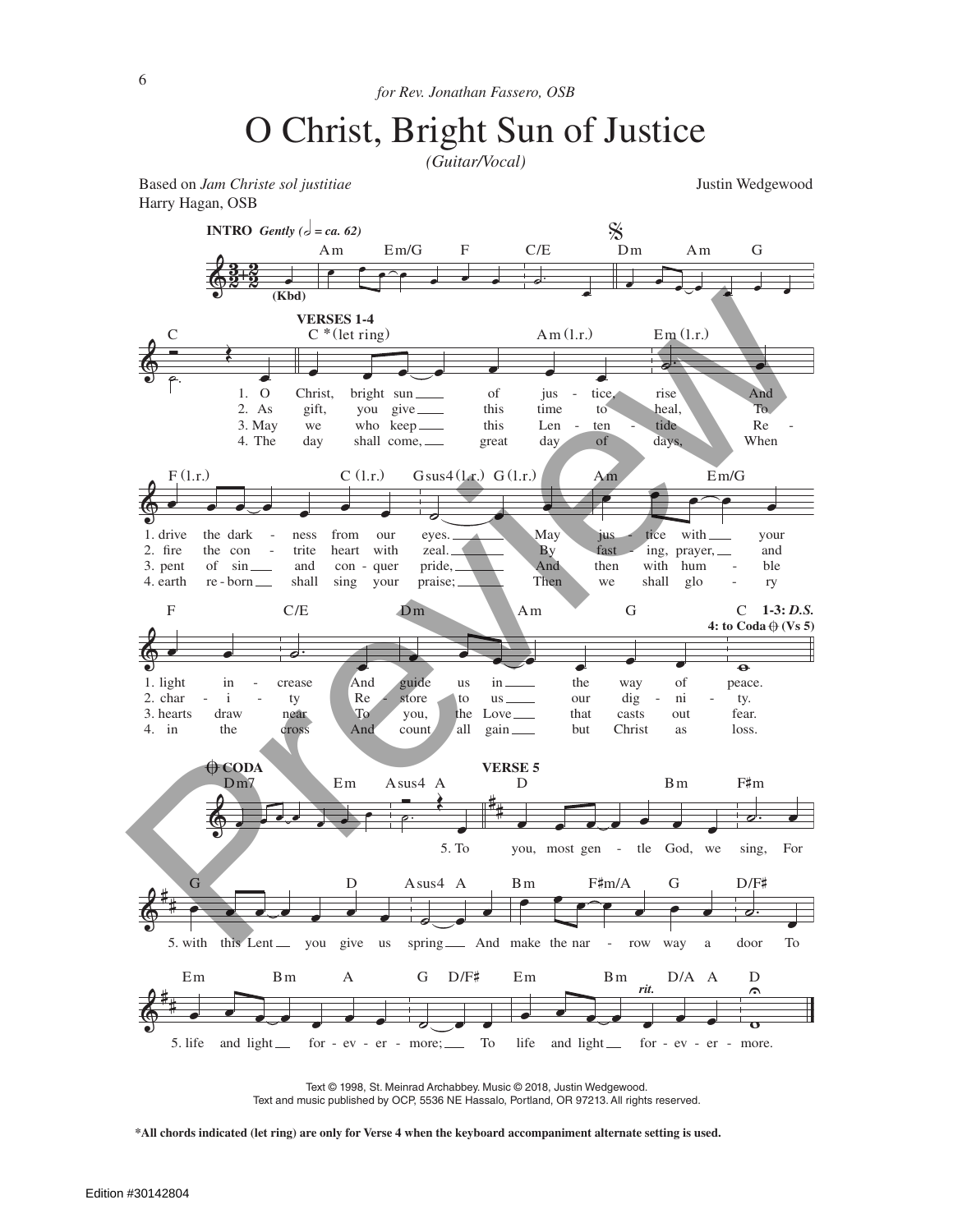

**Note: In the multimeasure rest, the individual measures retain the 3/2 + 2/2 metric scheme (that is, each measure has five beats).**

# Composer Notes

This hymn is set in alternating 3/2 and 2/2 meter. While this is easily counted by giving the half-note the beat, care should be taken in order for the piece to have an overall flowing quality. The hymn should be continually building in energy and dynamics, with the tempo remaining steady and unrushed.

It is my hope that this setting of Harry Hagan's "O Christ, Bright Sun of Justice," will allow the gathered assembly to sing their Lenten praises to God. Pastoral musicians should be mindful in teaching the congregation this hymn so they will not be intimidated by the appearance of an unusual time signature.

*—Justin Wedgewood*